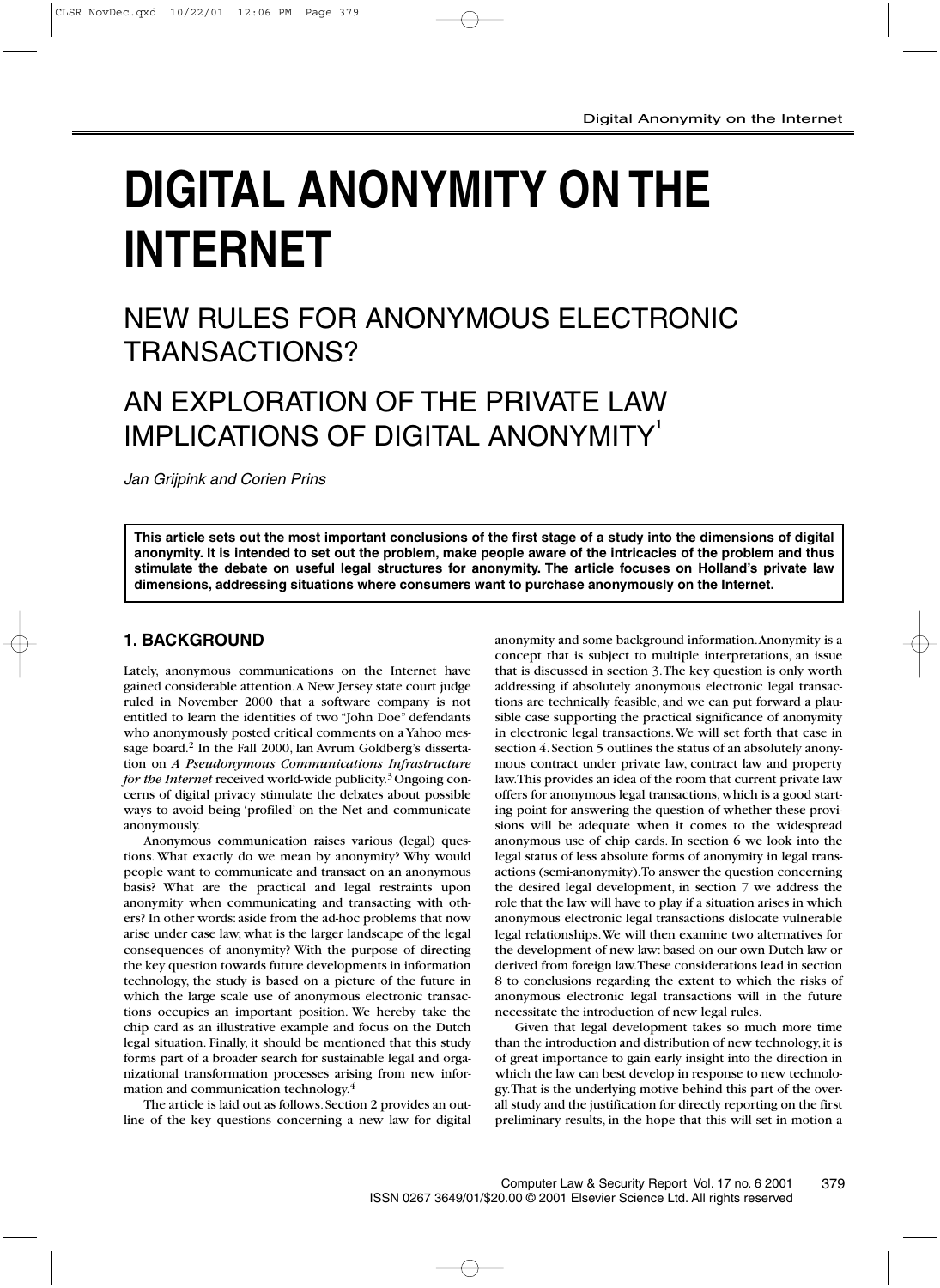discussion that offers prospects for timely legislation should the need arise.

# **2 KEY QUESTION**

The key question to be addressed in this article is the following: Do the specific implications of border-transgressing anonymous electronic legal transactions form a reason for the legislature to proclaim new legal structure under private law? Is it possible to foresee the areas in which this could be done, and if so,how (domestic legal development or derivation)? To answer this question we concentrate mainly on private law with an initial approach from the perspective of the bilateral consumer transaction under the obligatory contract. This is where the idea of protection is most pronounced, so that the need for new legal rules in this context will perhaps be the most striking.

The chip card, and the multifunctional smart card in particular, makes it possible to place the new information and communication technology literally in the hands of the user.A portable, intelligent means of actively participating in electronic legal transactions. It is safe to assume that the chip card will in the future become an important instrument for joining and exiting the information superhighway (e.g. to remit payment) and will play a crucial role in electronic legal transactions.

The chip card also enables the user to participate in legal transactions anonymously.This can even be done very safely, by using anonymous biometrics.<sup>5</sup> The ability to participate with absolute anonymity in legal transactions gives rise to various normative and concrete legal questions.What is the legal effect of an anonymous electronic contract or an anonymous claim arising from an anonymous electronic contract? To what extent can an anonymous suspect be prosecuted? To respond to this and other questions, it is expected that solutions will be developed that give anonymous electronic legal transactions a place in the legal system.The anonymous legal transaction is not as such a new phenomenon. But the application of ICT in anonymous legal transactions creates new risks in social and economic life, or moves the goalposts of risks that are already present.This could disrupt the traditional balance in the (legal) relationship between parties.To give these ideas concrete form, we will start out from a picture of the future with the widespread use of anonymous chip cards, but other forms of anonymous electronic legal transactions may also give rise to the need for new legal rules (there are already various anonymity applications on the Internet that function separately from a chip card).

The law is typically time and place related, electronic communication is not.This is illustrated by the existence of rules governing national jurisdiction and of principles relating to the scope of national law.There is a fundamental field of tension between the border-transgressing alternatives of technological applications such as chip cards and the Internet on the one hand, and the scope of legal rules and their enforcement on the other.<sup>6</sup>

Individual countries' margins for domestic policymaking are likely to diminish to an increasing extent. It is therefore important to evaluate in advance the efforts in the area of the legal infrastructure in the light of possible scenarios relating to (international) administrative and legal relationships. In 1998 the Dutch Ministry of Justice published three scenarios that could be used for that purpose.<sup>7</sup> In the most radical scenario, in the year 2010 the Netherlands occupies a subordinate position in a large number of international legal communities and interest groups. In a totality of mutuallycompeting,world-encompassing legal communities and interest groups, the role of a European Union with 25 or more member states could prove much more modest that many people presently assume. The current border-transgressing dimensions of ICT applications demonstrate that we are already seeing an erosion of national policy autonomy. This explains why new rules regarding the implications of the anonymous use of chip cards will increasingly have (or need to have) an international character.

In this respect it is important to bear in mind that in parts of the world with other legal traditions and cultures there prevail completely different views on legal transactions and their implications. The function that the law in the Dutch legal culture will have to fulfil in an information society without geographical boundaries is by no means certain.8 The legal culture plays a significant role in the need for rules.The one legal culture is characterized more than the other by the urge to remove the cause of risks. Other legal cultures prefer to reduce risks by dividing the consequences over a larger group of people. It then becomes possible to insure oneself against risks of this nature.The consequences are spread out, but are not avoided. For as long as more importance is attached to preventing the damage caused by digital anonymity than to dividing it, disproportionate risks must sooner lead to extra protection for weaker parties and, therefore, to new rules.

# **3. ANONYMITY: A QUESTION OF DEGREE**

Anonymity is not a fixed characteristic of a person. I am not anonymous to myself, and neither am I to people who have known me since I was a child.Anonymity is therefore in the eye of the beholder. I am anonymous to somebody who cannot find out who I am, or would only be able to do so by making a disproportionate amount of effort. We describe legal transactions as anonymous if it is not possible to establish the true identity of an acting party because he has left no traces behind whatsoever,or has disguised all traces using a pseudonym from which his real name cannot be derived. If, for example, something goes wrong with the formation or implementation of a contract and this situation causes one of the parties to the contract or a third party to suffer losses, it is not possible to recover those losses from the party that caused them.

Although most people do not make a distinction between various degrees of anonymity, such a distinction is important to evaluating the legal implications.For this purpose we make a distinction between:

- absolutely anonymous legal transactions, whether or not with the use of a *self-chosen* pseudonym (no traces that make it possible to establish someone's identity);
- spontaneous semi-anonymous legal transactions, whether or not with the use of a *self-chosen* pseudonym (there are traces that make it possible to establish someone's identity);
- organized semi-anonymous legal transactions with the use of a pseudonym *issued by a third party*;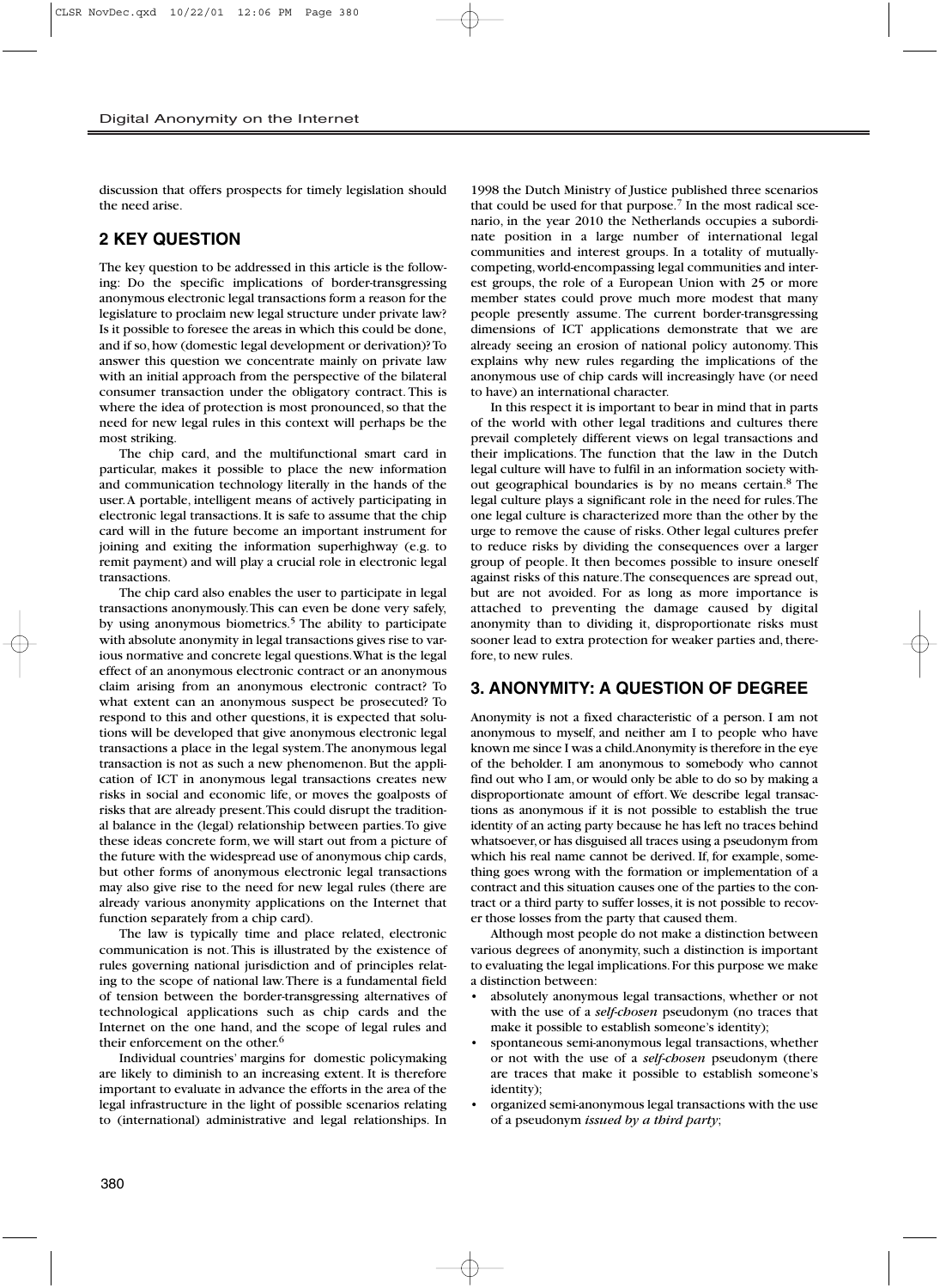- spontaneous personalized transactions using unverified or unverifiable identifying personal details;
- organized personalized transactions with the use of identifying personal details which have been accurately verified by an authorized third party.

The determinative factor of this division is first and foremost the use of a pseudonym that does or does not leave traces that make it possible to establish who is using the pseudonym. A pseudonym is a distinguishing mark with which a certain transaction or act can be traced back to a certain existing or fictitious person.

That distinguishing mark can be anything: a password, a pseudonym, a personal number, an electronic signature, a pin code or a biometric number.9 Secondly, it is important to know whether the pseudonym was spontaneously selected by the person using it or organized. 'Organized' means that the pseudonym was issued by a private or public authority such as a supervisory body or an intermediary, or by a third party involved in a contract situation, such as the bank of a party to a contract who remits payment by means of a PIN payment.

To properly understand the concept of various forms of anonymity in legal transactions it is important to grasp the difference between establishing someone's identity (identification) and verifying someone's identity (verification). Identification sets out to establish someone's *true* identity. Verification merely establishes whether two details relate to *the same* person. In practice, people rarely set out to establish the true identity of others, but generally settle for establishing that someone is the person they expect them to be. Unfortunately, people are often unaware of the limitations of the customary forms of personal identification, so that verification is often placed on par with identification.Even if a person can be compared on the spot with a photograph on an identity card, this one-off and isolated verification can never provide certainty that the person in question is actually who he says he is. For many legal transactions a personal identification along the lines of 'he is *the same* as ….' is however sufficient.10 A verification of this nature can be made using a pseudonym.

The most important reason to take actions and conduct transactions under a pseudonym is that the person using the pseudonym can make him or herself recognizable without revealing their real name.To give an example, a person can participate in discussion groups and be recognized by his 'nick'.A person can also present himself by means of a chip card PIN code as the legal holder of the PIN card.

The outer extreme of the classification described above is therefore formed by absolute anonymity. When acting *absolutely* anonymously it is not possible trace back a legal transaction to a person because no lead is available. The telephone box is a well-known example of the absolute anonymity of the caller. If at least one party knows or can find out exactly who the acting party is,we no longer speak of anonymity but of semi-anonymity.In a semi-anonymous legal transaction certain bodies or intermediaries can establish the identity of the people involved if there is good cause to do so. Internet remailing services on the Internet are a good example of semianonymous actions. P.O. Boxes, car registration numbers and the ability to bid anonymously at an auction are examples of

semi-anonymity. Further details about the true identity of the user, holder or client can be obtained from at least one body (under more or less strict conditions and sometimes for a fee). We can distinguish two variants of semi-anonymity: spontaneous and organized semi-anonymity.Examples of spontaneous semi-anonymity with self-chosen pseudonyms are stage names and pen names. In other cases we can distinguish organized semi-anonymity with a pseudonym issued by a third party rather than being chosen by the user himself.The PIN code for a chip card is an example of an organized pseudonym that facilitates organized semi-anonymity. $11$ 

If someone's true identity is known or can easily be determined by means of traces or identifying personal details, we speak of a personalized legal transaction. The most reliable form involves an authorized third party verifying the accuracy of the identifying personal details.This third party could be a private or public body, such as a civil-law notary, a registrar of births, deaths and marriages, or a private organization that has obtained TTP (Trusted Third Party) status. In the case of spontaneously personalized transactions there usually remains uncertainty about who the other party actually is.

A pseudonym therefore makes it possible to remain anonymous to one party and to be completely known to another.If a bank issues a PIN code, the bank can establish when issuing the PIN card who the holder actually is. If a person later uses the PIN card to make payment, he can remain anonymous to the other party to the transaction, using the PIN code as a pseudo identity (pseudonym) and the PIN card as a pseudoidentity card.The shopkeeper who receives payment by way of the PIN payment knows that the client is the legal holder of the PIN card according to the bank, without the bank having to tell him the precise identity of the client.This double effect makes it possible to arrange anonymity in legal transactions in such a way that the desired legal certainty is created.

# **4.THE SOCIAL SIGNIFICANCE OF ANONYMITY**

If anonymity is to little social avail, or if absolute anonymity in an electronic environment is technically impossible, the bottom falls out of our research into new legal rules in response to anonymity. In this paragraph we will therefore discuss these two elements that determine the relevance of our research.

As mentioned in the introduction, the desire for anonymity is clearly increasing in practice. Witness, for instance, the popularity of prepaid telephones without subscriptions and anonymous access to the Internet, explicitly offered as such. One of the underlying reasons why people are drawn more and more towards anonymous electronic legal transactions is that they are becoming increasingly concerned about how much privacy will remain in an information society. After all, those who participate anonymously in legal transactions are no longer dependent on the question of whether those processing personal details are complying with the privacy laws.The protection of privacy is being brought about via anonymity.12 In addition to privacy considerations, people may wish to remain anonymous for purposes of freedom of speech. It is clear that in various parts of the world, people may have an interest in not being identified and thus connected to certain published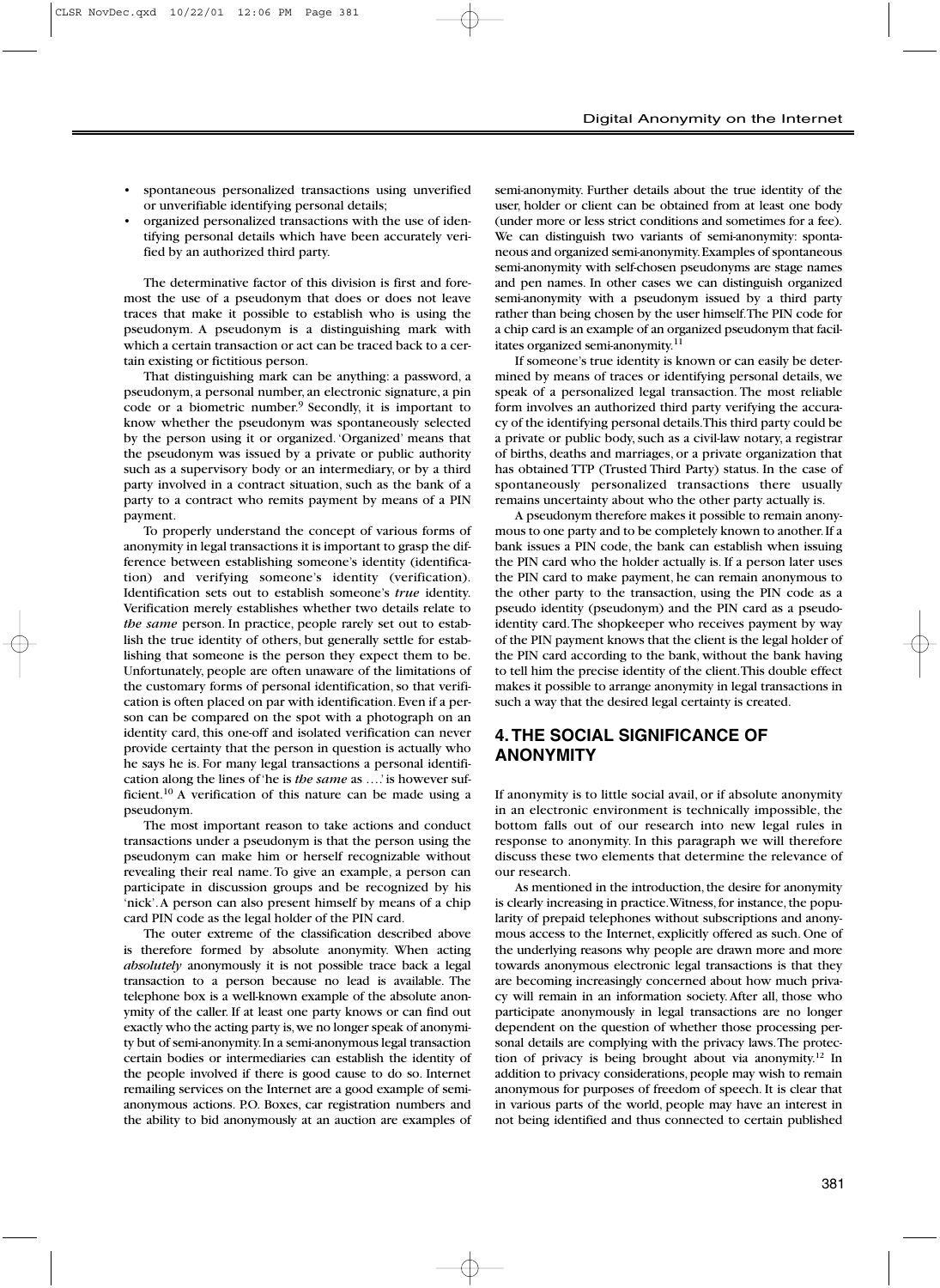views and opinions. Due to the international character of the Internet, the freedom of expression-related reasons for anonymous communications may gain new dimensions. Finally, arguments why people would want to transact anonymously could be because they are involved in criminal activity and do not want to leave a trail of their dealings or because they want to evade tax.

Having thus explained the social usefulness of anonymity,we subsequently test the technical feasibility of digital anonymity. Somebody holds a chip card that can (only) be used to remit payment.The card contains a form of counter system so that the holder can keep track of the card's balance.There are (public) terminals where people can input cash in order to load the card to the value of that cash amount.The cash goes to a float account (e.g. Interpay). Once person A has loaded his card, he goes to a shop and pays for his goods using his chip card.The amount to be paid is then deducted from the card without the card number being recorded.The shopkeeper can then cash the amount paid at Interpay. Unless the shopkeeper knows who the buyer is because he spontaneously recognizes him, the customer has in this case paid for his goods absolutely anonymously.Absolutely anonymous payment using an (anonymous) chip card is therefore already feasible.The conditions are an anonymous chip card that people can use to remit payment and public terminals at which coins and banknotes can be used to increase the balance of the anonymous card without the card number being registered when loading the card and remitting payment.

There are also conceivable applications in which the user has purchased a certain amount of online time - e.g. in an Internet café or a public library - and has anonymously been given an E-mail address. If the user has bought any goods in this manner, he can collect them anonymously at a (variant of the) 7-11 shop,where his right to collect the goods is verified by means of a code on the chip card with which the online payment was made.<sup>13</sup> The person concerned remains anonymous, and is given the purchased goods if he holds the same chip card with the correct code.

Although we see that absolute anonymity is already technically feasible, most of the transactions that are presently described as anonymous are not absolutely anonymous.These transactions are virtually always semi-anonymous. A semianonymous transaction that we are now all familiar with is payment using a PIN code.Although the shopkeeper does not have to know who the PIN payer is, the bank does have that information.The bank uses the PIN code to establish that the card holder is *the same* person as the one from whose account the amount must be deducted, and then executes the payment transaction.This category also includes the ability to surf, send and receive e-mails and chat on the Internet anonymously.The Internet Service Provider (ISP) is often able to establish the identity of the subscriber in question by way of traces.<sup>14</sup>

# **5.THE LEGAL IMPLICATIONS OF ABSOLUTE ANONYMITY UNDER PRIVATE LAW**

In the case of absolute anonymity it is not possible to trace back a legal transaction to a person.The identity of the acting person cannot be determined by any means whatsoever, even via a pseudonym. So what are the legal implications for the parties involved?

The first point to note is that there are of course already various everyday legal transactions in which one of the parties remains anonymous because he pays in cash on the spot for a product or service.When a person inserts a guilder into a coffee machine for a cup of coffee, a legal contract is entered into, although it will probably not occur to him or her to regard it as such. In formal legal terms, an obligatory contract is formed in a consensus between the parties concerning certain obligations. The fact that the parties reach agreement without knowing each other's identity does not rob the contract of its legal force: this agreement too results in principle in a legally binding contract. Problems first arise if the result of the contract is not forthcoming or if the contract is not complied with for other reasons.

So what does the electronic dimension add to the phenomenon of acting absolutely anonymously? Our position is that the initial difference is the fact that the anonymous electronic transaction is made at a distance without any physical contact between the parties to the contract, either directly or indirectly (owner of a coffee machine). It will therefore, for example, be more difficult for the supplier offering his products or services by electronic means to establish the capacity in which his anonymous opposite party is acting. A second difference is that the parties will want to participate anonymously in electronic legal transactions on a much bigger scale. Based on the assumption of simple, widespread and global anonymous legal transactions in the longer term, the time has now come for us to pose the question of what the implications of anonymous transactions will be under private law. Do the legal instruments that determine the content of the relationship between the parties participating in electronic legal transactions permit absolutely anonymous transactions, and to what extent can the consequences of absolutely anonymous actions be cushioned by the existing legal framework? We will address these questions first from the perspective of contract law and then in relation to the law of property.

# **5.1 Absolute anonymity under contract law**

Does contract law permits anonymous electronic contracts? To answer this question we must take a separate look at their formation and implementation.Given our interest in the need for new rules governing electronic legal transactions, we will concentrate on bilateral, absolutely anonymous contracts because the protection of vulnerable parties will probably be first to give rise to new legal rules for digital anonymity.

#### **Absolutely anonymous electronic contracts**

The key principle of our contract law is that contracts can in principle be entered into without prescribed form: 'unless stipulated to the contrary, declarations, including notifications, can be given in any form and can be incorporated in one or more treaties', reads article 3:37, paragraph 1, of the Dutch Civil Code. Unless opposed by imperative law, the parties are free to incorporate in the contract the obligation that their mutual identity is laid down.But the key principle is that the parties themselves determine the method used to declare their intent. This could therefore be an absolutely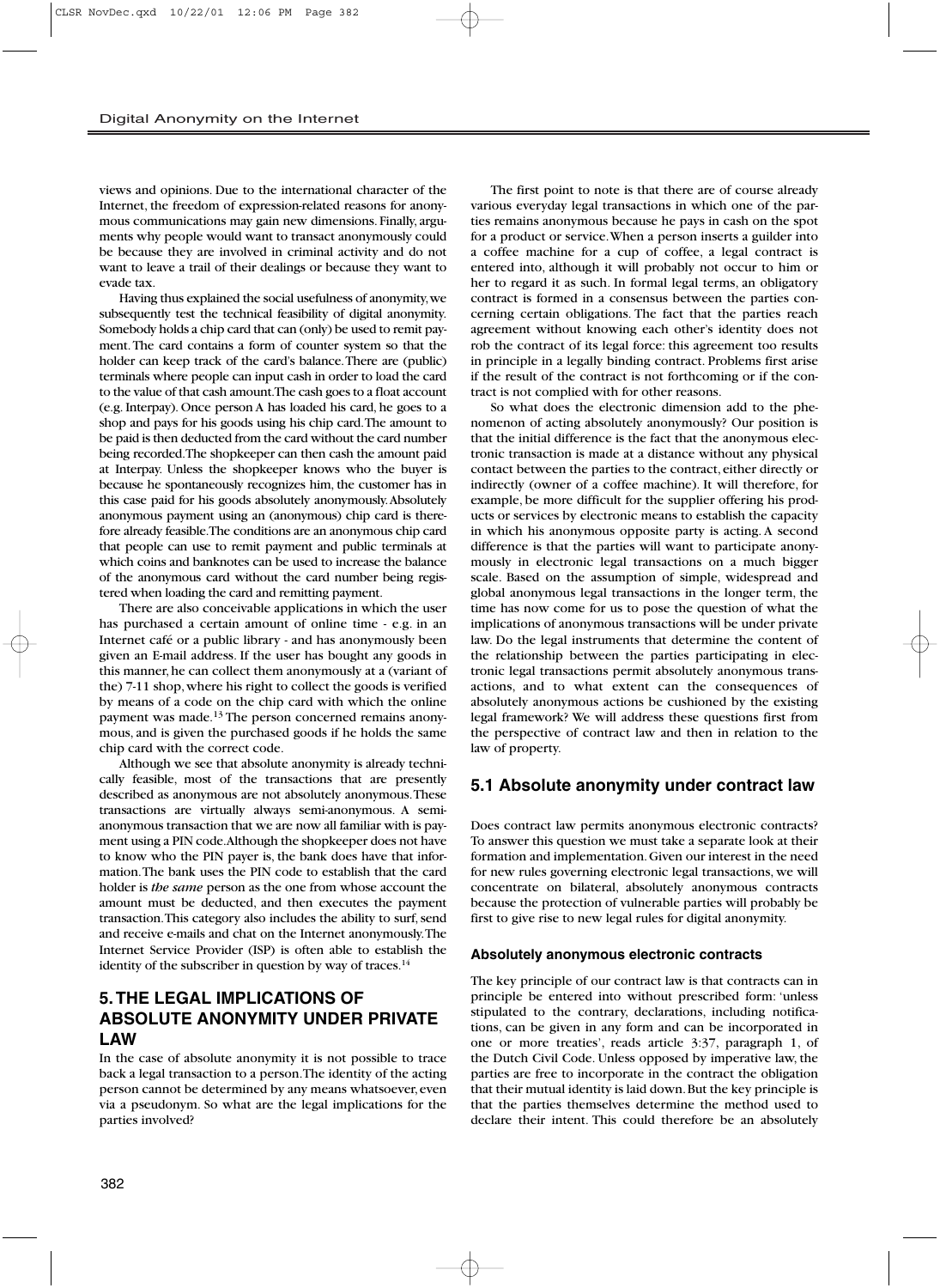anonymous one.This makes absolutely anonymous electronic legal transactions possible.

There are, however, limitations:

- First, formal requirements can bar legally valid anonymous contracts. The law contains mandatory formal requirements only in specific cases. Legal transactions that are not performed in compliance with mandatory formal requirements are in principle null and void (article 3:39 of the Dutch Civil Code). The parties cannot deviate from them by agreement. Underlying these mandatory formal requirements can be the protection of a weaker party (e.g. against excessive haste or the ascendancy of the other party) or the promotion of legal certainty.We have established that - for the time being - the true identity of the parties is not laid down as a formal requirement with a nullity sanction anywhere in contract law;
- Recognition proves to be important in various situations to the applicability of certain stipulations of the Dutch Civil Code. Examples include the limits set by the Civil Code regarding the contractual freedom of action of parties when one of the parties is a consumer.In article 6:236 of the Dutch Civil Code, certain stipulations in contracts with consumers are deemed to be unreasonably onerous. to which nullity is attached as a sanction (the 'blacklist'). The criterion is that the seller acts in the pursuit of a profession or business and the buyer is a natural person who is not acting in the pursuit of a profession or company (article 7:5, paragraph 1, Dutch Civil Code).This assumes knowledge of the capacity of the parties to the contract, for example whether a person enters into a contract as a consumer. If a person acts in his own name, the capacity of that party to the contract is usually known. However, also if a person acts using a pseudonym, the capacity of the anonymous party could in itself be clear without his identity having to be known. In that case the anonymous contract is in fact formed in a legally valid manner;
- Sometimes, knowing a person s identity can be of relevance to determine the relevance of a certain legal provision and therefore there can be no question of a person s total anonymity.The circumstance that a person acts anonymously can be a relevant factor in determining whether or not a contracting party could trust there to be valid offer to enter into an agreement. In this respect, attention should be given to the measures which can be anticipated by the contracting parties in order to prevent other parties from entering into agreements under false pretences.According to a ruling of the Dutch Supreme Court (Baris/Riezenkamp)<sup>15</sup> the boundaries of contractual freedom are among others determined by certain circumstances under which the negotiations by both parties: the parties are bound by trust and their legal relationships is determined by the justifiable interests of both parties. This could mean that under certain circumstances, contractual parties are obliged to disclose their identity or at least disclose their identity to a certain degree;
- The copyright system is another example of the legal implications which are involved in anonymity. For example, if a completely anonymous written document is distributed on the Internet, it is understood that everyone is in principle entitled to use this work. However, one cannot presume that this work is completely free legally because the author cannot be traced.

Dutch legislation, case law<sup>16</sup> and legal doctrine<sup>17</sup> othewise barely address the nature and the status of (absolute) anonymity under private law.This can be taken to mean that the question of whether absolutely anonymous contracts are legally valid can be answered affirmatively unless the content of an anonymous contractual obligation is not sufficiently determined,or mandatory legal provisions require to indicate the contracting parties with at least an pseudonym that can be traced back to the right person on penalty of the contract being declared null and void.

#### **Problems concerning the implementation of an absolutely anonymous contract**

In the absence of knowledge about the identity of the persons acting, legal problems can arise. The summary given below is not intended to be complete, but to give an impression of the multiplicity of legal consequences of absolute anonymity.

- First, formal requirements can give rise to implementation problems if a legally valid anonymous contract is formed.In certain cases the law prescribes formal requirements that can give retrospective grounds for nullifying the contract, or which place a party in a weaker position in terms of evidence if not met retrospectively. If it proves impossible to establish the identity of the other party owing to the lack of traces, the party affected is left picking up the pieces.
- Legal transactions performed by a party that is not competent to perform them are null and void or can be nullified. If, for example, a legal representative of a person not competent to perform a legal transaction wishes to nullify the contract, the identity of both parties will have to be known in order to demonstrate the minority or placing under guardianship of the person concerned in order to reverse the transaction.A creditor lodging a claim for damages will be left empty-handed if he is unable to establish the identity of the other party.
- Problems also arise in cases of late compliance, for which a notice of default is required.A requirement for a claim for damages is that the debtor is given notice of default. Article 6:82, paragraph 1, of the Dutch Civil Code stipulates that the default of a debtor comes into force if the debtor is held in default by a written notification.
- Article 6:237 of the Dutch Civil Code provides an overview of the stipulations in contracts with consumers that are legally suspected of being unreasonably onerous without the nullity of the contract being attached as a sanction (the 'grey list'). Contracts can in these cases be retrospectively nullified if the consumer makes a claim to that effect.In this case the other party could have known that the contracting party was acting in the capacity of a consumer.This is less clear if the consumer was anonymous to him. Moreover, the consumer must drop his anonymity as soon as he decides to appeal for nullification of the contract.
- The level of the parties' expertise is a relevant factor in assessing the liability of the parties and the duty of care arising from this. The rationale of a stipulation of this nature is jeopardized if the type of contracting party concerned is no longer clear.
- In the case of non-compliance, legal remedies such as the right of recovery (article 7:39 of the Dutch Civil Code)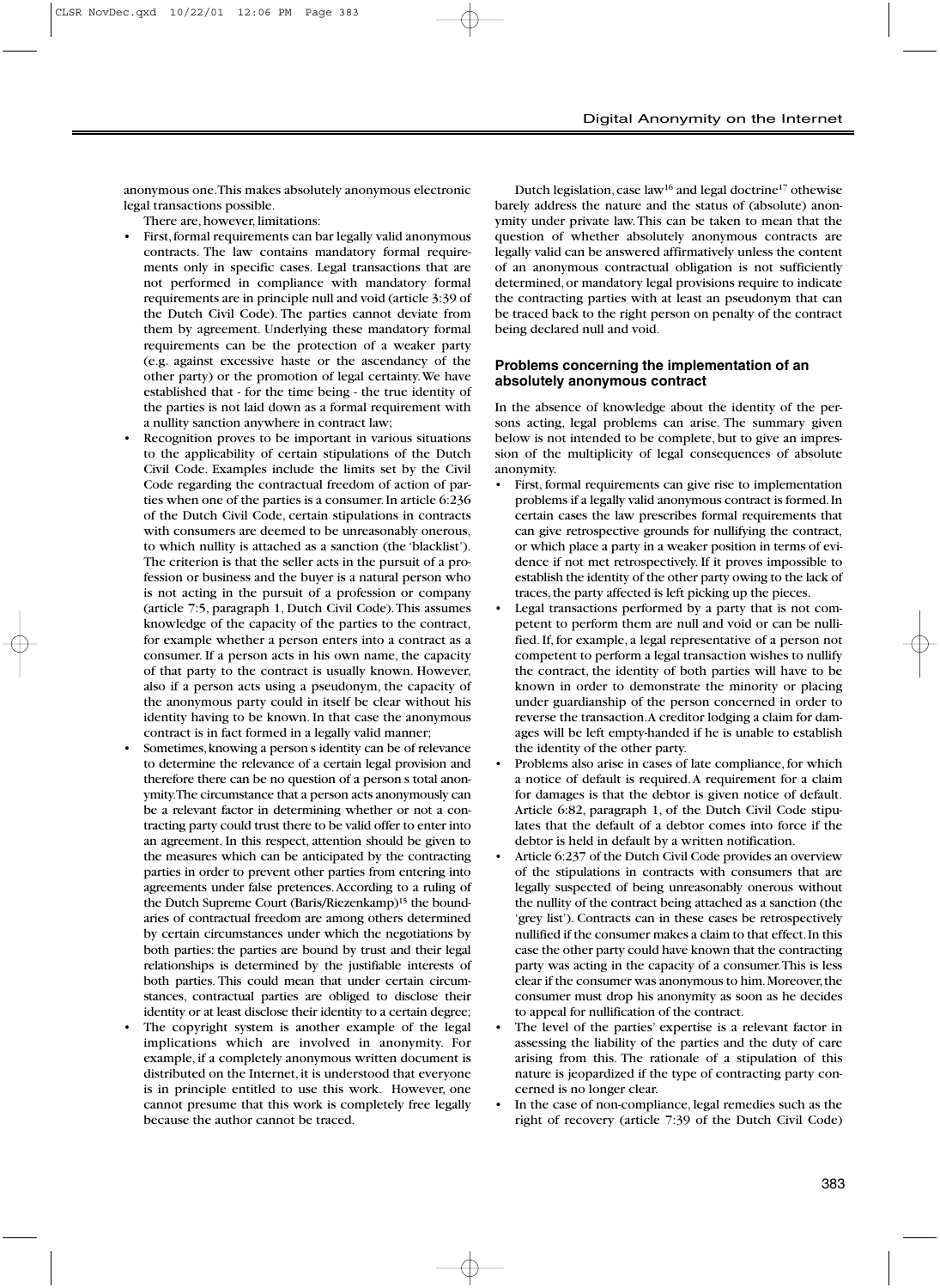and the ability to have a legal transaction nullified make it desirable that the identity of the non-complying party is known.

The summary given above shows that knowing the identity of the parties is not as such a legal condition for an obligatory contract under Dutch private law, but that its absence does limit the possibility of a legally valid anonymous contract, while the absence of knowledge about the identity and capacity of the parties results in problems in the implementation of the contract.

# **5.2 Absolute anonymity under the law of property**

In the law of property we find a different situation.Under this law, the legislator invariably demands that the identity of the parties be known.After all, an entry in a register is a precondition for a large number of transactions under property law. Recognition is essential, not least for the protection of third parties.Article 3:260, paragraph 3, of the Dutch Civil Code, for instance, states that authority for granting a mortgage must be given by notarial deed. Put simply, in cases in which the law prescribes that a certain legal transaction must be performed by way of a notarial deed, the identity of the party or parties involved will have to be known in order to implement the rules for deeds of this nature, and knowledge of the identity of the parties will be a requirement with nullification as a legal consequence.Article 39, paragraph 1, of the Notaries Act of 1999 contains a statutory obligation for the civil-law notary to establish the true identity of the parties involved; paragraph 5 states that non-compliance with this obligation will result in the deed lacking authenticity and that he envisaged legal consequences will not be brought about.

In addition to prescribing the notarial deed, the Dutch Civil Code also requires that notification be made to certain parties. To give an example, for a legally valid transfer of a registered claim the law requires - in addition to the deed - that the debtor is notified of the transfer (article 3:94, paragraph 1, of the Dutch Civil Code). Put simply, absolute anonymity will not be possible in cases in which the law requires a mandatory notification to a certain party for a certain legal transaction being valid under Dutch property law. Therefore, absolutely anonymous contracts are not possible under Dutch property law.

# **6. SEMI-ANONYMITY**

We explained before that anonymity is a question of degree: in addition to absolute anonymity there are also forms of semi-anonymity. In section 4 we noted that in virtually all cases where people speak of anonymity, what they really mean is semi-anonymity.After all, for certain bodies or intermediaries the electronic legal transactions can still be verified if necessitated by the law or by court order. When remitting payment with a chip card, the consumer, for instance, remains anonymous to the shopkeeper, but the bank that issued the bank card can trace that consumer in its administrative records if fraud relating to his chip card is committed.This is an example of organized semi-anonymity.

In this section we address the space provided by private law (contract law and property law) for semi-anonymity and its consequences. For the sake of simplicity, we will take as our starting point organized semi-anonymity, in which use is made of a pseudonym issued by a third party (such as a bank card or an IP address on the Internet).At least one body (the bank or the Internet Service Provider) is able to establish the identity of the user if necessitated by the law or the court.

# **6.1 Semi-anonymity under contract law**

For contract law we will once again examine the bilateral electronic legal transaction, first from the perspective of the space provided by law for the legally valid formation of semianonymous contracts, followed by a discussion of the problems that can be caused by semi-anonymity regarding their implementation.

#### **Semi-anonymous contracts**

We explained in paragraph 5 that the Dutch Civil Code does in principle offer limited space for absolutely anonymous electronic contracts.We can extend this observation to electronic contracts on a semi-anonymous basis. On the grounds of the principle of freedom of action regarding contracts,parties are free to enter into a contract semi-anonymously,and an act of this nature can in principle result in the envisaged legal consequences:

- The Copyright Act is the best-known legal provision that allows the use of a pseudonym, but also limits the scope of the copyright as a result of its use.Article 25, paragraph 1, subsection b of the Copyright Act recognizes the right to semi-anonymity in the sense that the author can oppose the disclosure of his name if he has published the work under a pseudonym. But article 38, paragraph 1 of the Copyright Act limits the copyright to a term of 70 years from the first publication because the time of death of an unknown author cannot be established without breaching his semi-anonymity.An author working under a pseudonym can maintain the copyright on his work in accordance with article 9 of the Copyright Act via a third party such as publisher, who will usually know the author's real name but is not permitted to disclose it unless ordered to do so by the law or the court;
- In article 6:236 of the Dutch Civil Code certain stipulations in contracts with consumers are considered to be unreasonably onerous with nullity attached to them as a sanction (the 'blacklist').This presupposes knowledge of the capacity of consumer.If a person acts under a pseudonym, the capacity of a semi-anonymous party could in itself be clear without anyone needing to know his identity. In that case, the semi-anonymous contract is legally formed, but otherwise it is not;
- Knowledge about the true identity of a certain person may also be of importance in other situations relevant under the Dutch Civil Code.Mention must be made at this point of the measures parties are expected to take in order to prevent that their contracting partner enters into the agreement while not being aware of all circumstances relevant to the agreement. The Dutch Supreme Court ruled in the already mentioned ruling Baris/Riezenkamp that the freedom of contract of a party may be limited due to the fact that this party has to take notice of the reasonable expectations of his contracting partner. <sup>18</sup> This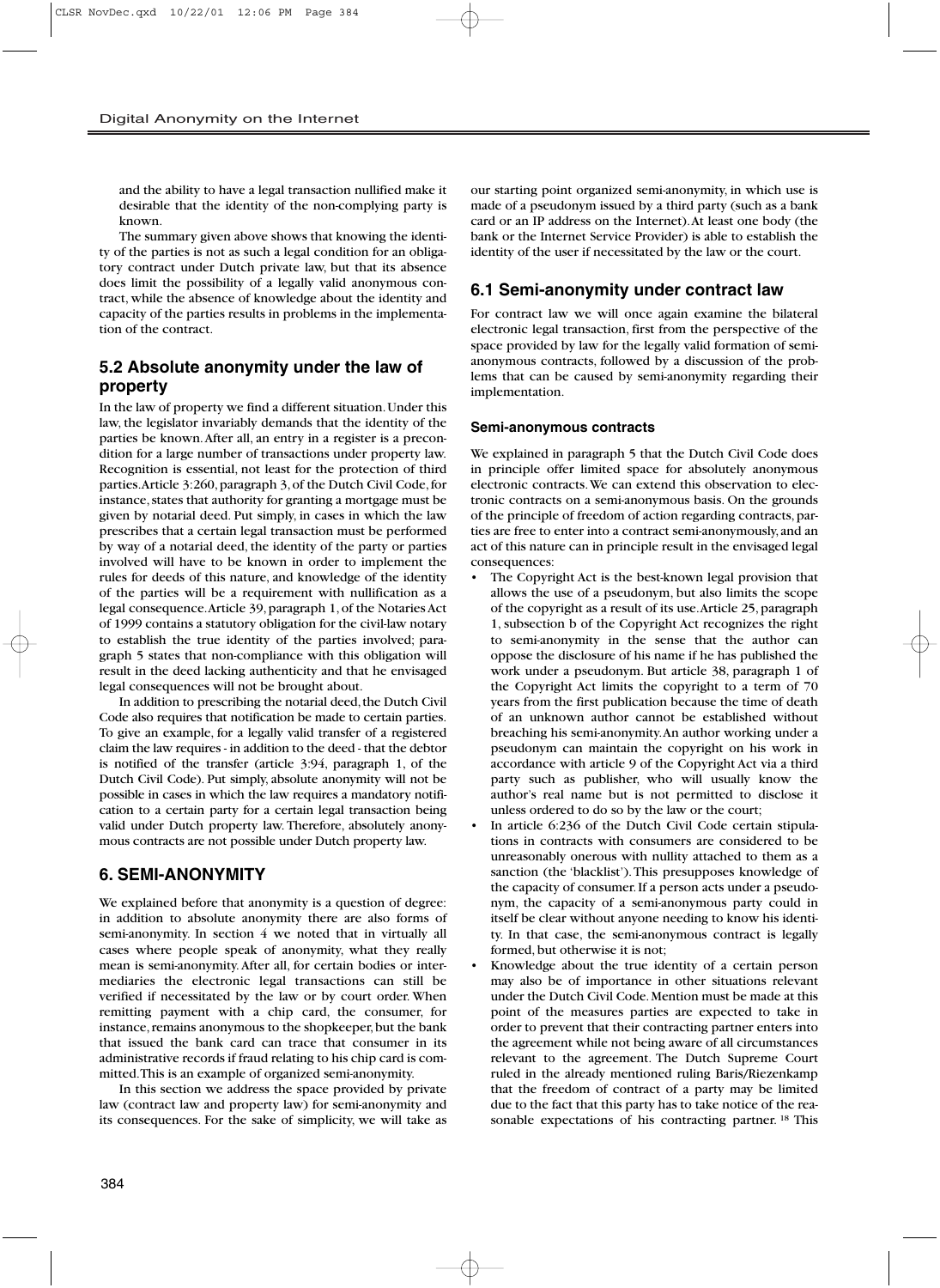could lead to situations where it is expected from a party that they reveal his true identity;

Under certain circumstances, the Dutch law works with formal requirements which cannot be set aside by the parties involved.Nullity is attached to them as a sanction.In case an individual acts under a pseudonym, he can, in principle, conform to these requirements provided that the semi-anonymity does not interfere with the formal requirement. Hence, a semi-anonymous written and signed employment contract for example is valid,provided the true identity can be traced if necessitated by law or court order.

As we mentioned before with regard to absolute anonymity,Dutch legislation,case law and legal doctrine barely address the nature and the status of a pseudonym.This can be taken to mean that the question of whether contracts under a pseudonym are legally valid under Dutch private law can again be answered affirmatively in situations where the use of a pseudonym is not contrary to mandatory legal provisions that require to use the contracting parties' true names on penalty of the contract being declared null and void.

#### **Problems concerning the implementation of the semi-anonymous contract**

An electronic contract under a pseudonym is in principle valid or subject to nullity in the same way as if the contract had been entered into with knowledge of the identity of the parties to the contract.The intent or knowledge of the acting parties is primarily relevant to the validity or the consequences of the semi-anonymous legal transaction.Also important here is the role of the pseudonym in the formation of and in relation to the content of the semi-anonymous contract. If problems arise concerning the implementation of the semianonymous contract, the usual questions regarding intent and good faith are invoked:

- A supplier who knowingly takes the risk of entering into a contract with a semi-anonymous party bears the risk of the adverse consequences of a shortcoming. If it actually proves impossible to establish the identity of the consumer, the supplier will face the same situation as he would in the physical world: he will receive neither what the consumer was obliged to provide, nor any compensation for damages;
- If it is not possible for the supplier to know the capacity under which the other party is acting (e.g. as a consumer) we feel that these consequences should in principle be attributed to the semi-anonymous party.If a consumer acting under a pseudonym fails to clearly indicate the capacity in which he is acting, he cannot later claim nullification of a stipulation from the grey list or reversal of the burden of proof in relation to it;
- Organized semi-anonymity also calls to the stage a third party, the issuer of the pseudonym using which a semianonymous legal transaction is subsequently made. The consumer that uses the services of an intermediary to obtain a pseudonym so that he can conduct semi-anonymous transactions on the Internet will generally enter into a contract with that intermediary, in which the various rights and obligations will invariably be laid down in the general terms and conditions. Can this third party be held liable for shortcomings in the semi-anonymous contract?

A glance at the guarantee and exoneration clauses that are presently operated by operational anonymization services shows that they make ample use of the ability to limit their liability.19 It is also important that the exoneration clause operated by the intermediary is not only effective against his opposing party - in this case the semi-anonymous consumer - but can also be invoked against others under certain circumstances on the grounds of the tenet of third party effect;

If anonymization services are offered in combination with a certificate (e.g. for anonymous Internet payments), the liability position of the suppliers of these services will in the near future be fleshed out further by the European Directive on Electronic Signatures.<sup>20</sup> Article 6 of this Directive states that a certification service provider that offers qualified services to the public is liable for losses suffered by persons if those persons reasonably placed their faith in the certificates issued by the certification service provider.An exception is made to this liability if the certification service provider can demonstrate that the person in question acted negligently.An example of a situation in which the certification service provider is deemed liable is one in which the service provider fails to register the withdrawal of a qualified certificate and in which others wrongly place their faith in the certificate in question.

Our conclusion regarding absolute anonymity therefore applies mutatis mutandis to semi-anonymity. Knowledge of the identity of the parties is not as such a legal requirement for the formation of an obligatory contract under Dutch law, but its absence does limit the space for a legally valid semianonymous contract, while the lack of knowledge about the identity and capacity of the parties results in problems in the implementation of the contract.

# **6.2 Semi-anonymity under property law**

As discussed in paragraph 5.2, absolute anonymity is not possible under property law.The provisions of the Notaries Act of 1999 referred to in that paragraph also rule out semi-anonymous contracts.

Therefore, we conclude that valid semi-anonymous contracts are not possible under the Dutch property law.

# **7. ARE NEW LEGAL STRUCTURES DESIRABLE?**

In this paragraph we examine the role that the law should play in our legal culture if digital anonymity dislocates vulnerable legal relationships. In this context we will also take account of how legal cultures adopt a different approach to tackling anonymous legal transactions.

## **7.1 Prevention or cure**

In the scenario of strong international legal and administrative dependence described in section 2, by the year 2010 the Netherlands occupies a subordinate position among a large number of international legal communities and interest groups, in which the role of the European Union remains limited owing to mutual discord. Because electronic legal transactions have a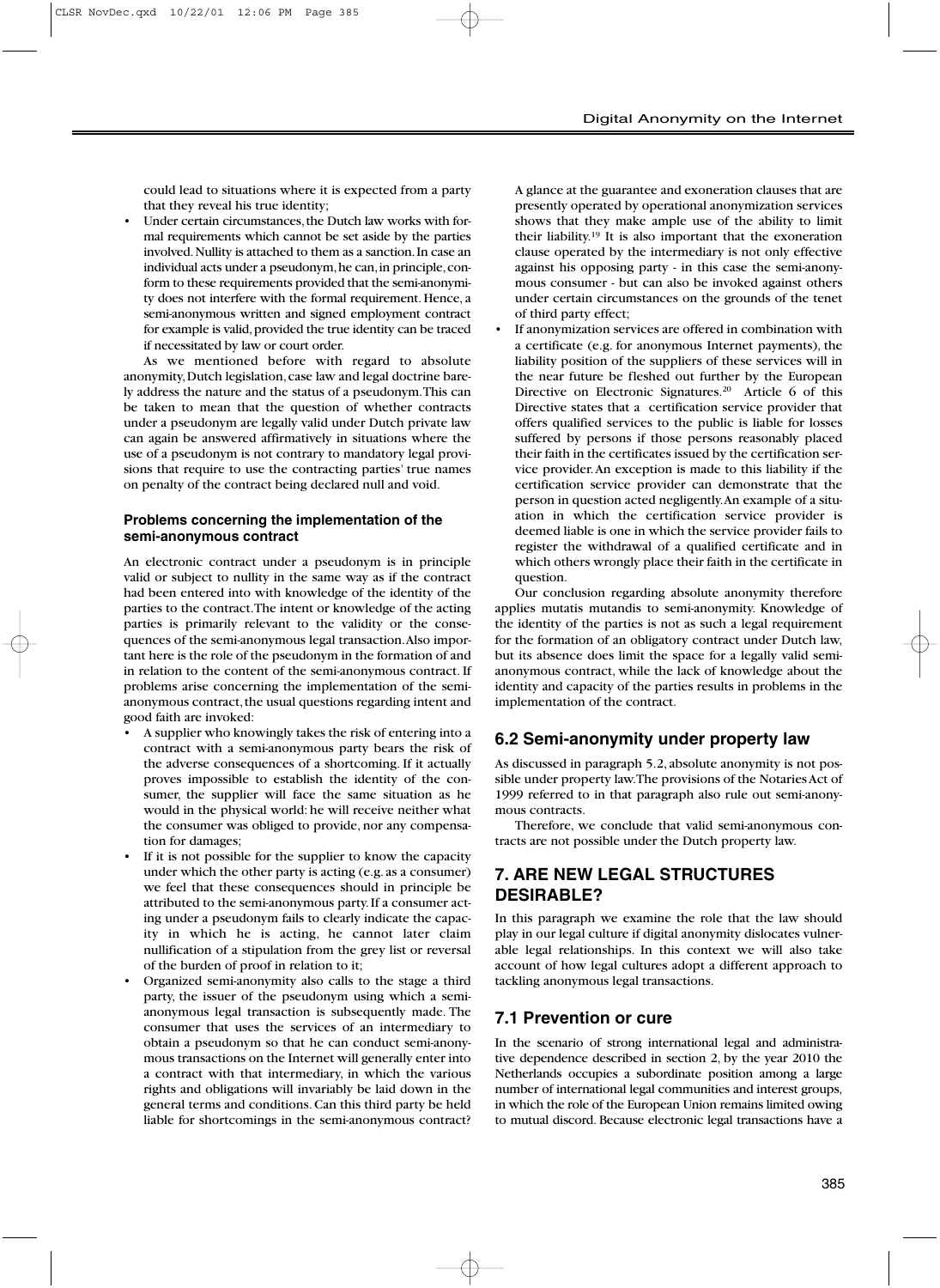border-transgressing character, there is in that scenario little space for autonomous policy in relation to the development of law for digital anonymity. To be able to operate effectively in the future under those circumstances, new legal rules for digital anonymity will preferably have to be given an international character.

The question of which new legal rules for digital anonymity are desirable therefore depends also on differences in legal cultures. For our exploratory study, it is especially important that in our legal culture the law primarily sets out to work preventatively by precluding certain problems from arising. On the other hand, other legal cultures, such as that in the United States, prefer to reduce risks by spreading their consequences over a large group of people. In keeping with the extent to which more importance is attached to preventing losses as a result of digital anonymity than to spreading them, disproportionate risks will sooner have to lead to new rules for the protection of weaker parties.The role that the law in Dutch legal culture will have to play in an information society without geographical borders cannot easily be determined.<sup>21</sup>

Only the future will reveal whether sufficient space for policy-making remains available to the Dutch legislature wishing to tackle anonymity by enabling domestic law to retain its characteristic preventative character by limiting the possible use of anonymity and putting in place facilities that guarantee traceability.With a view to the world-wide dimension of electronic communication, we must also take into account that in the future information society more rather than less room is needed for digital anonymity. Starting points are offered by foreign legal traditions that adopt a different approach to anonymity, such as American regulations which do not require that the identities of parties involved are known. We mention the English regulations regarding agencies which allow for their principals to remain unknown (undisclosed or unidentified).In a system in which relationships are completely separated from people it no longer makes any difference what exactly people intend to achieve by their actions, who they are, what capacity they are acting in or what the precise circumstances are.

Under these conditions anonymous legal transactions are possible. But can systems of this nature simply be incorporated in our Dutch legal system?

# **7.2 Legislation or self-regulation**

In addition to the legal culture, the prevailing views on the function of the law also determine whether the legislature has to take action. After all, it is conceivable that the legislator leaves certain risks 'unregulated' and (for the time being) gives preference to self-regulation by market players.An approach of this nature is in line with the current position of the Dutch government with regard to the approach to ICT-related problems. It is precisely by deploying the self-regulation instrument that the government hopes to offer sufficient flexibility in an era in which technological and social turbulence have the upper hand. Regulation by market players could prove its worth during the period in which the technical developments relating to various forms of anonymous actions have not yet crystallized and there is a need to experiment. Furthermore, it is anticipated that the developing practical situation could provide an onset for the creation of new legal standards in respect of anonymous or semi-anonymous actions.

In the case of (semi) anonymous transactions, self-regulation would initially amount to a contractual solution.As well as the advantage of flexibility touched on above, the contract also provides for a broad range of tailor made solutions. But the other side of the coin is formed by the risk that the interests of the consumer as the weaker party to the contract will be insufficiently addressed in the case of self-regulation. Private law features various remedies that can compensate for the difference in the balance of power between the parties. Familiar remedies include article 6:231-247 of the Dutch Civil Code concerning general terms and conditions and article 6:248 of the Dutch Civil Code concerning the supplementing and limiting effect of fairness and equity. But these remedies only provide for a retrospective correction mechanism.An exception to this is the provision of article 6:240 of the Dutch Civil Code.This stipulation enables interest groups to submit general terms and conditions to the court for testing in abstracto.This is not explicitly laid down for codes of behaviour and private, sector-related enforcement mechanisms that are inherent to properly functioning self-regulation systems.

For the time being, self-regulation is sufficient in the current situation of the low-scale use of semi-anonymous legal transactions. But it remains to be seen whether this will also be the case when it comes to the widespread use of semianonymous and even absolutely anonymous legal transactions, using a chip card for example.A situation such as this will lead to greater risks, legal uncertainty and a deterioration of the legal position of the weaker parties involved. A consumer who enters into a contract absolutely anonymously at a distance cannot prove that he was a party to the contract, for instance. An adjustment of the legal framework will also be necessary if the risks to suppliers can no longer be covered by an insurance construction, or if the risk is not worth insuring for financial or business reasons.

# **7.3 Renovation or building from scratch**

For the case in which the adjustment of the legal framework is actually necessary to digital anonymity, we will explore the two methods that are in principle available to the legislature for this purpose:

- the adjustment of existing regulations, such as the legally mandatory use of certain technical facilities to tackle the possible problematic consequences of anonymity (e.g. to strengthen the legal position of the anonymous consumer). Agreements of this nature should preferably be formed at international level. In any event, there is a task here for the European legislature. Recent policy initiatives show that the European Commission attaches great importance to an adequate level of protection for consumers who make use of electronic facilities.<sup>22</sup> Extra consumer protection with a view to disproportionate disadvantages as a consequence of anonymous transactions would be a logical step within this policy. Further agreements with the United States could also possibly be made on the basis of the European standards;
- the introduction of a completely new regulatory framework. Absolutely anonymous transactions could be the main reason for new rules,because they necessitate a concrete system of rights and obligations in depersonalized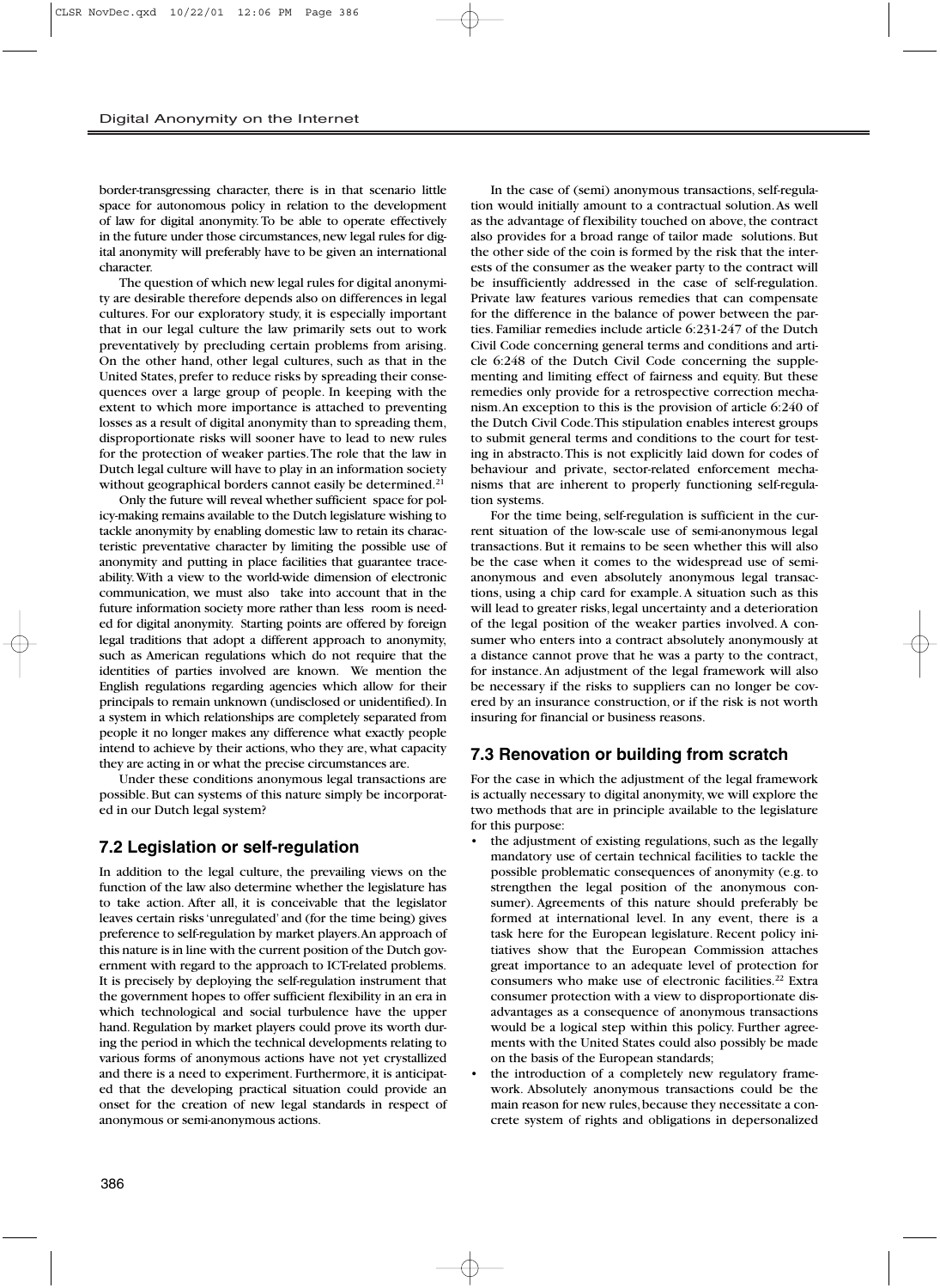legal relationships, for which we may have some starting points under contract law, but under the law of property there are none.

In the light of the border-transgressing character of the problem of digital anonymity, it is desirable to keep an open mind regarding the possible direction in which solutions can be sought based on other legal systems.The choice between renovation or building from scratch is part of the choice between the development of law from existing domestic legal rules or derivation from foreign law:

- Regarding development from domestic law consideration can be given to further extending the legal infrastructure for organized semi-anonymity that we have developed using a wide range of instruments under administrative law (such as compulsory identification, the obligation to give proof of identity and regulations that provide authority to properly verify submitted proof of identity using data that are not available to the public);
- Regarding derivation from foreign law it seems important to ascertain the extent to which other legal systems provide for useful legal structures. Mention should here be made of agency under English law . This can provide a framework for semi-anonymity. Using the agency structure, a contract may be made by an agent where the vendor knows the agent is acting for someone else but the identity of that person is unknown (the unidentified principal).Also,a contract may be made by an agent where the vendor does not know that the agent is acting for anyone else. In other words, as far as the vendor is concerned, his contract is with the agent and no one else (the undisclosed principal). It seems that in the case of a purchase over the Internet, the agent structure provides for a scheme to allow transactions on a semi-anonymous basis, using an intermediary (for example a Trusted Third Party or a Privacy Enhancing Medium - PEM) as an agent. It could thus be a useful weapon against a number of disadvantages of acting absolutely anonymously or spontaneously semi-anonymously, while retaining the envisaged protection of privacy.The risks can be covered by the provision of securities and division of liability under compulsory insurance schemes can thus be made independent of wishes or interests of the parties involved. Framework agreements and standard contracts will be important to regulate which party is liable for specific risks if an absolutely anonymous contract goes wrong, and how claims will be settled in the interest of trustworthy anonymous legal transactions.

In the scenario of increasing global interdependency between nations, it is likely that the various national legislators will all have insufficient margin for development of new legal rules for digital anonymity from their own domestic law.Then derivation from foreign law could provide for feasible solutions.

## **8. CONCLUSION**

In this paragraph we formulate our preliminary response to the question of the extent to which the risks of anonymous electronic legal transactions will in the future necessitate new private law structures, what these structures will probably relate to and the direction in which this development of law could occur.

Our legal culture places prevention above a distribution of incurred losses, so that we anticipate that digital anonymity will be regulated as much as possible rather than compensated for in insurance constructions. In the case of absolutely anonymous and semi-anonymous contracts we have noted that the space for these legal transactions is limited (contract law), or is completely absent (property law). In a nutshell, it can be said that knowledge of a person's identity is not a legal requirement under contract law. Parties that knowingly take the risk of entering into a contract with an absolutely anonymous or semi-anonymous party bear the risk of the adverse consequences of a shortcoming. If the identity of the other party cannot be determined, the party in question will face the same situation as he would in the physical world: he will receive neither what the other party was obliged to provide, nor any compensation for damages. A consequence of this nature is acceptable and its implications are kept within reasonable limits if people only act semi-anonymously to a modest extent. The question remains, however, of whether this will be the case if widespread use is made of the possibility to surf, order and pay absolutely anonymously or spontaneously semi-anonymously in an electronic environment.We feel that widespread anonymous actions are accompanied by so many new risks to the various parties involved that this will lead to imbalances in the legal relationships, which will give the legislator cause to seek solutions to protect vulnerable parties and interests. Cases in point include suppliers demanding full payment in advance in an electronic contract entered into at a distance, stringent exoneration clauses and unfavourable proof stipulations.

With regard to the content of the possible new legal structures, it is likely that in our Dutch legal culture we will first be induced to search for ways of extending existing formal regulations that *limit* the possible use of absolute anonymity. In order to respond to a growing need for anonymity in legal transactions, the regulations for *organized* semi-anonymity could also be extended (e.g. under property law), so that it will be possible to break through a person's anonymity retrospectively if necessitated by court order or by the law. Organized semi-anonymity (or pseudonymity) in legal transactions is therefore a useful weapon against a number of disadvantages of acting absolutely anonymously or spontaneously semi-anonymously,while retaining the envisaged protection of privacy. It is only with the guarantee of this organized protection of a person's true identity without that being abused, that identity fraud can be kept under control and that pseudonyms can provide anonymity towards third parties without damaging the legal order.That is not to say that this form of anonymous legal transaction is easy to organize.<sup>23</sup> Beyond private law, it will require extra regulations under administrative law, such as an extension of the obligation of public and private bodies to check their clients' identity, of the duty of people to provide proof of identity and public-private co-operation in verifying people's identities and in testing the soundness of general and contractual proofs of identity.Apart from political and social issues that will have to be solved in an international context,bringing about the information infrastructure needed for this purpose will also take a lot of time and money.But balancing the interests of protecting privacy and the need for anonymity in the future information society on the one hand, and those of the legal order on the other, makes extending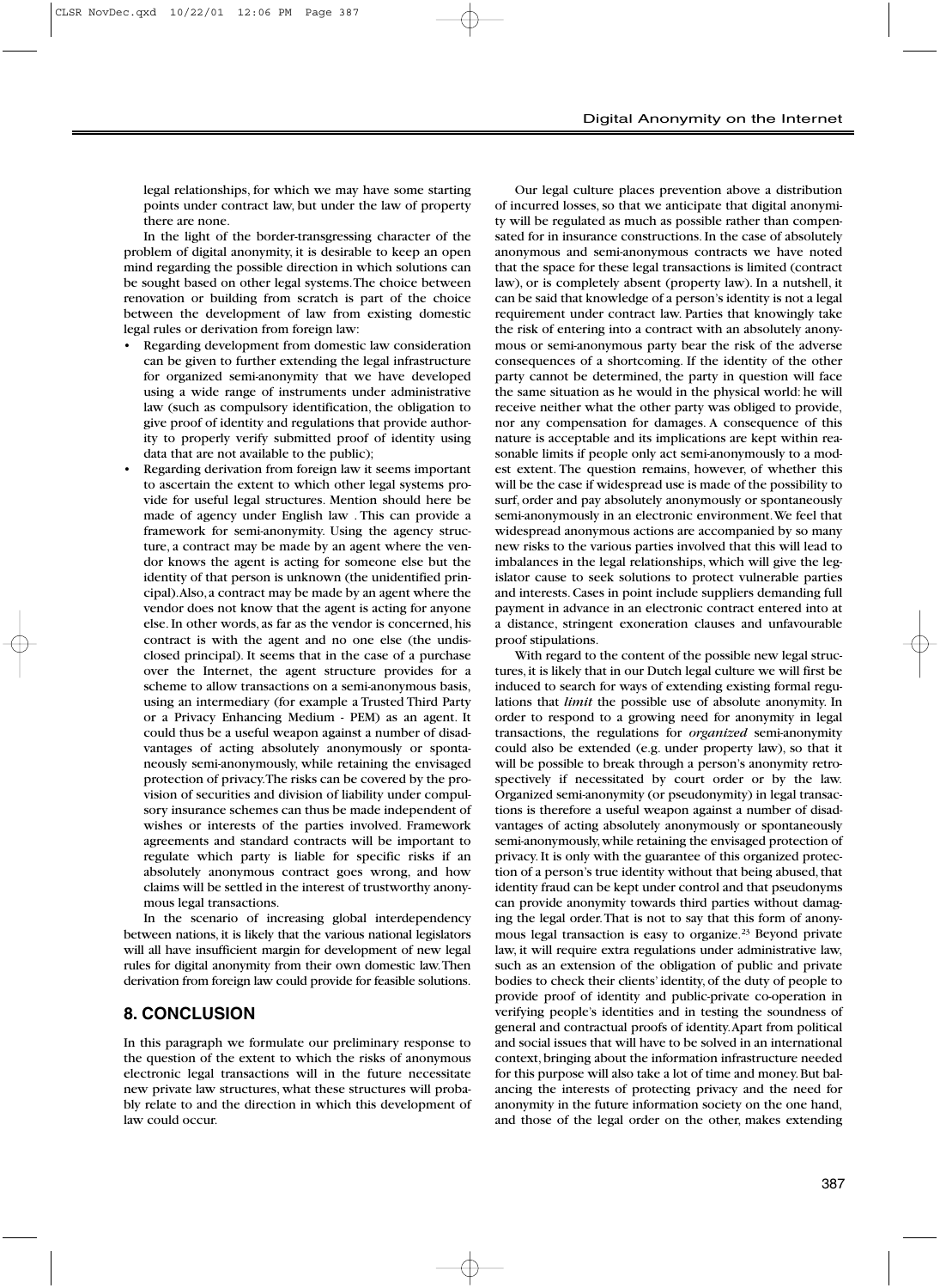organized semi-anonymity in our legal culture an attractive course to take for vulnerable transactions.

Because both of the above solution directions under Dutch law will reinforce already existing tendencies towards 'juridification' of our society without internationally achieving the envisaged legal protection under Dutch law, we feel that it is desirable to look into how more space can be created for reliable legal transactions on an absolutely anonymous basis, perhaps under our property law as well. This relates in the first place to absolutely anonymous transactions that are of less social importance and whose disadvantages can easily be insured. It also concerns socially important, vulnerable transactions that already tend to be settled on an absolutely anonymous basis world-wide. By way of making a first move in that direction,we feel that it seems in any event desirable to look into the extent to which already existing foreign legal structures such as the agency are suitable for this purpose,and whether this could be incorporated into legal systems that are not familiar with these structures, such as the Dutch legal system.

At issue here are the trust in anonymous electronic transactions, consumer protection, combating identity fraud and, let us not forget: the issue of legal certainty when border-transgressing anonymous transactions are involved. Given that the development of law takes so much more time than the introduction and distribution of new technology, it is of great importance to gain early insight into the direction in which Dutch law can best develop in response to more digital anonymity. The importance of new concepts and rules for digital anonymity in legal transactions makes it desirable to discuss and perform research into the directions proposed here, paying attention to the effect that derivation from foreign law has on the key principles of private law systems that are not familiar with such directions.

Dr *mr* J.H.A.M. Grijpink is Principal Adviser at the Dutch Ministry of Justice (jgrijpin@best-dep.minjus.nl).Prof. dr J.E.J. Prins is Professor of Law and Informatisation at Tilburg University, the Netherlands (J.E.J.Prins@kub.nl).

The authors are highly grateful for the contribution of **Chris** Nicoll, University of Auckland (New Zealand) to section 7.3.

# **FOOTNOTES**

<sup>1</sup> The Dutch version of this article has been published in het Nederlands Tijdschrift voor Burgerlijk Recht [Dutch Journal of Private Law], NTBR 2001-4, Kluwer, Deventer

<sup>2</sup> The court's decision is available at: <http://www.citizen.org/litigation/briefs/dendrite.pdf>.

3Available at:<http://www.isaac.cs.berkeley.edu/~iang/thesis.pdf>. <sup>4</sup> This research programme is an initiative of the Expertise Centre 'Globalization and sustainable development' at Tilburg University. The part of the research discussed here was conducted in collaboration between the Centre for Law, Public Administration and Informatisation at Tilburg University and the Directorate of Strategy Development of the Dutch Ministry of Justice.

<sup>5</sup> An isolated (without personal details) person-related biometric characteristic, from which one can derive that the person acting is the right one, but not precisely who he is. For a more detailed discussion of biometrics, reference is made to: R. van Kralingen, J.E.J. Prins, J.H.A.M. Grijpink, *Het lichaam als sleutel. Juridische beschouwingen over biometrie*, [The body as the key. Legal considerations on biometrics] in: Series IT and Law, section 8, Samson, Alphen aan de Rijn, 1997 and J.H.A.M. Grijpink, Biometrie als anonieme bewaker van uw identiteit, [Biometrics as an anonymous guard of your identity] in: Beveiliging, no. 5, May 1999, Keesing Bedrijfsinformatie BV,Amsterdam, pp. 22 ff.

<sup>6</sup> See: B. van Klink, J.E.J. Prins,W.J.Witteveen, *Het conceptuele tekort* [The conceptual gap], Infodrome, The Hague, autumn 2000 <http://www.infodrome.nl>.

<sup>7</sup> J.H.A.M. Grijpink, Justitiebrede scenario's voor het jaar 2010 [Scenarios for the Ministry of Justice in the year 2010], Ministerie van Justitie, Den Haag,April 1998

<sup>8</sup> See the report of the Scientific Council for Governmental policy 'Staat zonder Land', [State without Country] V 98, Den Haag 1998; the ministerial paper 'Internationalisering en recht in de informatiemaatschappij',[Internationalisation and law in the information society] TK '99-'00, 25880, no. 10, and the comparative study accompanying the ministerial paper into the views of various foreign governments on internationalisation and law B.J. Koops, J.E.J. Prins,

H. Hijmans, *Internationalisation and ICT Law*, Kluwer Law International, The Hague/Boston, 2000. See also: <www.minjust. nl/c\_actual/rapport/overcrbi.pdf>.

 $9A$  biometric number is a number that is derived using a formula from a physical characteristic (e.g. a fingerprint, the geometry of a finger or hand, or the characteristic movements when signing a document). A biometric number yields a person-*related* pseudonym. All sorts of other numbers and codes used to verify a person's identity are not person-related. Someone can give a PIN number to somebody else, for example; the electronic signature (code for encrypting data) is computer-related and can be used by another user of that computer. See:R.van Kralingen,J.E.J.Prins,J.H.A.M.Grijpink,*Het lichaam als sleutel. Juridische beschouwingen over biometrie*, [The body as the key. Legal considerations on biometrics] in: Series IT and Law, section 8, Samson, Alphen aan de Rijn, 1997and J.H.A.M. Grijpink, *Biometrie als anonieme bewaker van uw identiteit*, [Biometrics as an anonymous guard of your identity] in: Beveiliging, no. 5, May 1999, Keesing Bedrijfsinformatie BV, Amsterdam, pp. 22 ff., and J.H.A.M. Grijpink, Biometrics and Privacy, in: Computer Law and Security Report, March/April 2001,Elsevier Science Ltd,Oxford,UK.

<sup>10</sup> Verification is generally not sufficient for the application of criminal law.The police are therefore expected to irrevocably establish the identity of a suspect when investigating a criminal offence. If errors are made at this stage, the legal intervention will go wrong further on in the criminal law enforcement chain. After all, it will generally not be possible to rectify a faulty identification retro spectively by means of verification because, for instance, the suspect can no longer be located or because the available data are con tradictory. If the police have made a successful identification at the beginning of the criminal law enforcement chain, other partners in this chain will be able to make do with verifications further on in the legal proceedings.

11For examples of the various forms, see: J.E.J. Prins, *What's in a name? De juridische status van een recht op anonimiteit*, in: Privacy & Informatie 2000, [The legal status of a right to anonymity, in: Privacy & Information third volume] no. 5.